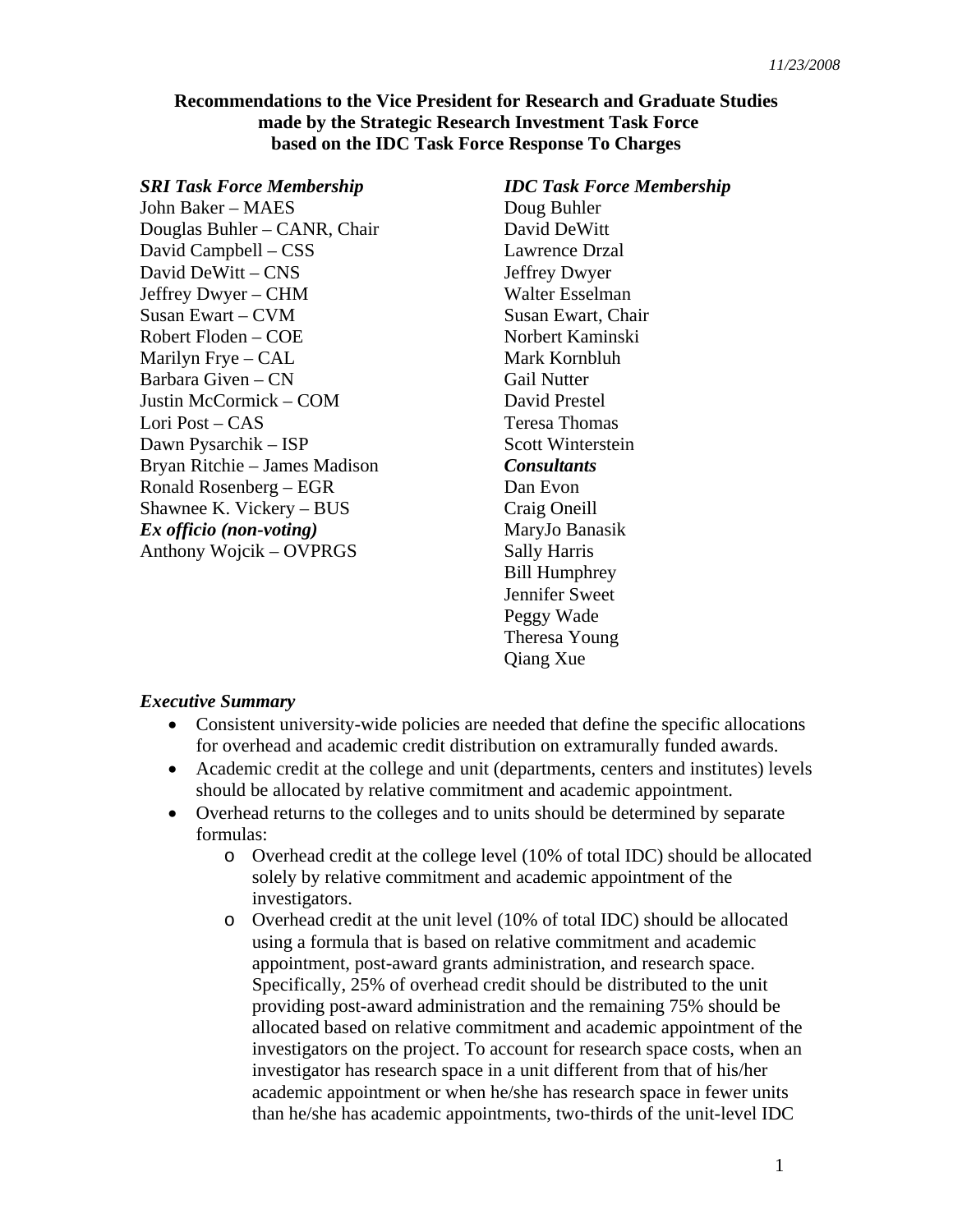attributed to that investigator should be allocated to the unit providing his/her research space.

• Revision of a transmittal at the time of the award may be necessary to capture changes such as those related to the award amount differing from that requested. Any other changes to the transmittal during the course of the award should be tracked with changes not affecting historical data as reported by Contract and Grant Administration or the Office of Planning and Budgets.

#### *Background*

The IDC Task Force was asked to recommend a method for the distribution of overhead and academic credit among colleges, departments, centers and institutes. Of particular interest is a recommendation for how overhead and academic credit should be distributed when faculty on a project are from multiple colleges and/or departments and when centers or institutes are involved. In this document the term "unit" is used to indicate departments, centers and institutes.

The Task Force--consisting of twelve faculty/staff serving as associate deans, department chairs, center or institute directors, and research administrative staff--met five times in June-July 2007. Subsequently, the Council of Research Deans discussed the proposed policy on numerous occasions and took the recommendations to their colleges and units for approval. Once wide approval for the concepts proposed was garnered, a small group of associate deans, research administrators, and personnel from Contract and Grant Administration and the Office of Planning and Budgets met on four occasions in September and October of 2008 to devise methods for implementing the recommendations.

#### *The Need for a Policy*

While the traditional faculty member was once appointed entirely in one department in one college, this is no longer always the case. With the move towards multidisciplinary studies over the past decade, it is not unusual for a single person to have appointments in multiple units and/or multiple colleges. Similarly, one unit may provide the majority of salary support for a person while a different unit supplies the laboratory space. In these situations a policy for the distribution of overhead and academic credit among units and colleges is needed.

Currently there are no university-wide policies on overhead and academic credit distribution and no single formula has emerged around which there has been general consensus by the units/colleges. Consequently, the current system of each college or unit having its own protocol for credit allocation results in tremendous inefficiency and diminished productivity of all personnel involved in negotiating agreements between colleges and units, which often involves research faculty, research administrative staff, chairs, and associate deans. The Task Force addressed these issues and made recommendations for overhead or academic credit allocation among units, as well as identified several additional issues requiring solution in order to establish efficient and equitable processing of transmittal forms.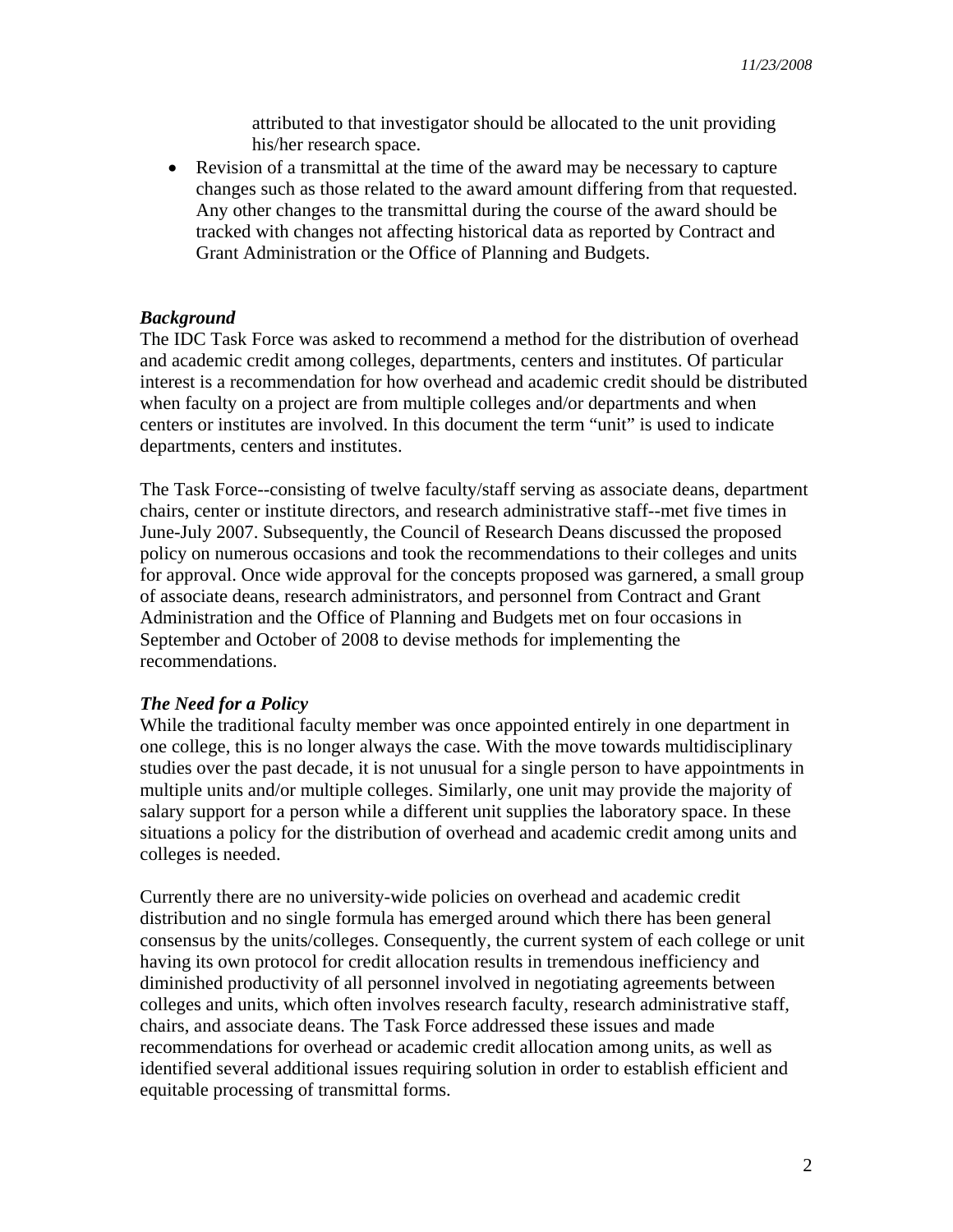# *Departments, Centers and Institutes*

The Task Force supports the development of policies that encourage centers and institutes when they are an appropriate context for fostering interdisciplinary collaboration and enhancing MSU's ability to compete for external funding. Currently, centers/institutes compete with departments for the same fixed amount of internal resources (e.g., 10% of IDC return). Thus, it is the recommendation of the Task Force that supplemental university resources be used to reward departments, centers and institutes that are successful in obtaining external funding through these interdisciplinary/multi-unit collaborations by increasing the amount of funds presently shared among units above the 10% currently provided by IDC.

# *Transmittal Forms*

An electronic transmittal system allowing for rapid and efficient approval by all parties is a critical, immediate need. The system must require notification of all involved parties of any changes made to a transmittal form at any point in the approval process or post award time period.

The capacity to archive all pre-award, post-award and amended transmittal forms for each award must be an element of this new electronic system.

- Transmittal forms should be updated after an award is made in the event that the budget awarded differs substantially from the proposed budget. It should be the responsibility of the Principal Investigator to determine what changes are necessary in both study design and project staffing if the award amount differs substantially from the proposed amount.
- Transmittal forms must be amendable throughout an award period in order to reflect changes in an award, for example faculty who leave (or are added to) the project after the initial budget period. Any such changes made to transmittal forms should not be retroactive or overwrite previous assignments, but only apply from that point forward.

The formulae and calculations used to allocate overhead and academic credit should be included in the archival information along with or appended to the transmittal form.

A new line on the transmittal form to separately capture credit to 2 digit MAU and 3 digit departmental codes will be necessary if the Task Force on credit allocation recommendations are implemented.

# *Research Facilities Not Allocated to a College*

All research buildings on campus must be funded adequately for space-related tensions surrounding IDC to be resolved and an air of collegial collaboration to preside. A special concern is specific to buildings on campus that are not assigned to specific college(s) or department(s). These are: 1) the Food Safety and Toxicology Building (space reverts to Provost), which is occupied by eight centers and programs, including the National Food Safety and Toxicology Center (NFSTC), Center for Integrative Toxicology, and Carcinogenesis Research group. The NFSTC has administrative responsibility (e.g.,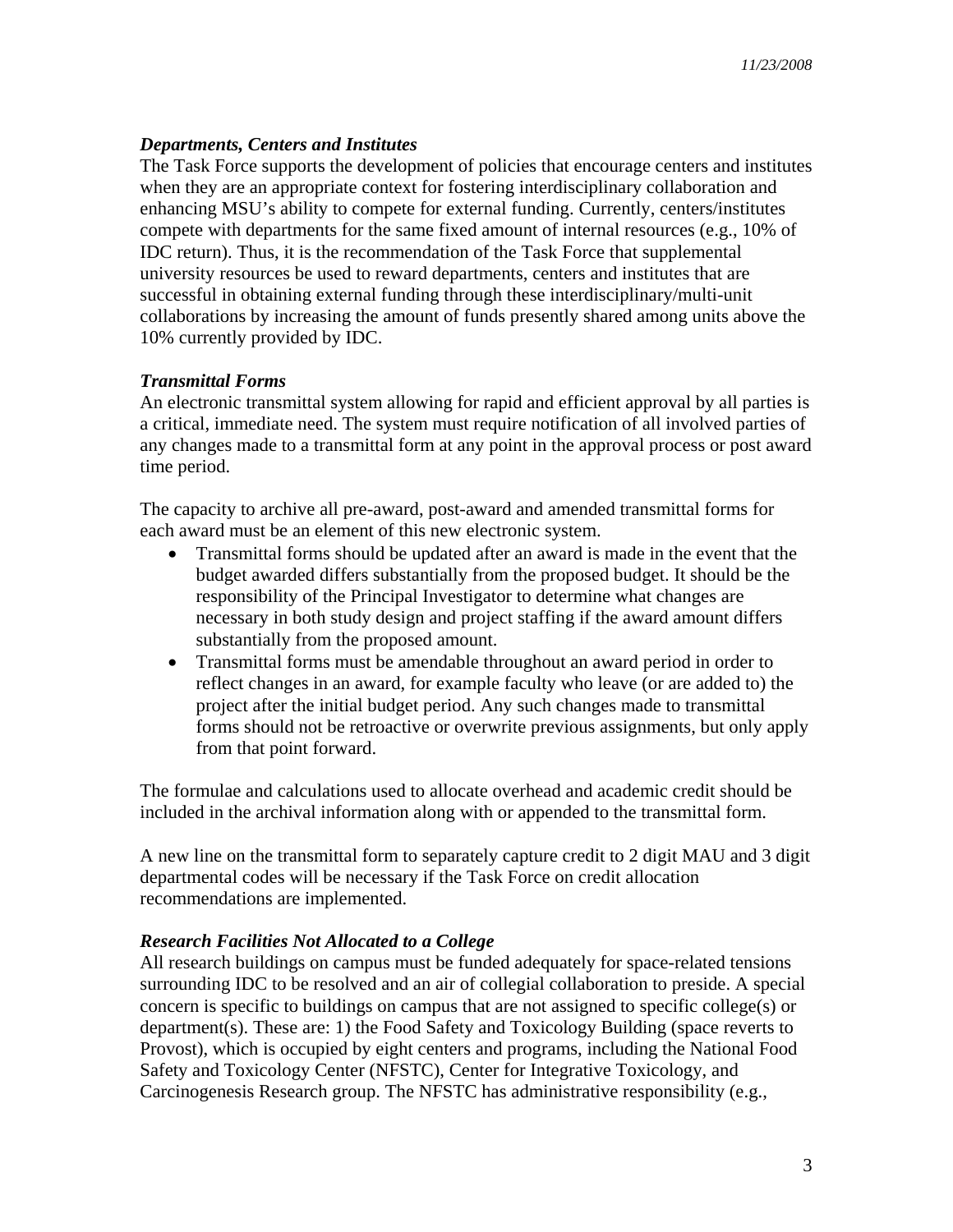equipment maintenance and repair) for the majority of the building that provides laboratory and office space for faculty with appointments in 11 departments and 6 colleges, as well as MAES and MSUE. 2) the Manly Miles building (space reverts to VPRGS), which is occupied by five centers/institutes and three additional laboratories/projects with faculty from three colleges and six departments, and 3) the south wing of the Plant Biology Building (space reverts to VPRGS), which houses faculty from CNS, MAES, and MSUE, as well as the Research Technology Support Facility and the Growth Chamber Facility. The Kellogg Biological Station is similarly unique in that it houses faculty from two colleges, MSUE and the MAES.

Colleges taking the lead in responsibility for these buildings often end up supporting faculty outside their domain. It is noteworthy that these buildings typically house highly productive faculty working in interdisciplinary teams and thus are often at the center of significant IDC distribution disputes.

#### *Policy Implementation*

The objective of the Task Force is to make recommendations for university-wide IDC allocation policies that will result in equitable overhead and academic credit distribution for the majority of awards. Thus, it is our recommendation that under normal circumstances units be expected to use the proposed formula for determining credit sharing between units. Although we believe the proposed model will work well for most units, it is recognized that occasional circumstances may necessitate deviation from the proposed model, in which case the involved parties may negotiate a mutually agreeable alternative arrangement. In such cases the model may serve as a starting point for negotiations. Thus, while flexibility is allowed, the wide use of a single model will minimize the time and effort required to negotiate credit allocation agreements and should thus be encouraged. Finally, it is essential that the pre-established policy serve as the model that will be supported and enforced by the Vice President for Research and Graduate Studies, as necessary, in cases of disagreement between colleges or units.

#### *Provision of Grant Administration*

Post-award grant administration support will typically be provided by the unit in which the principal investigator (PI) has his/her majority appointment. Faculty PIs with appointments in multiple units have primary responsibility for deciding which unit, within their appointed units, will administer their grant. However, units have the right to decline to administer grants for faculty whose majority appointment is elsewhere.

### *Recommendations for Overhead and Academic Credit Distribution*

Working under the premise that IDC funds should be reinjected where research costs are incurred, the Task Force makes the following detailed recommendations for overhead and academic credit allocation among units.

Total resources devoted to the project, not salary requested, should be used in assigning credit between units.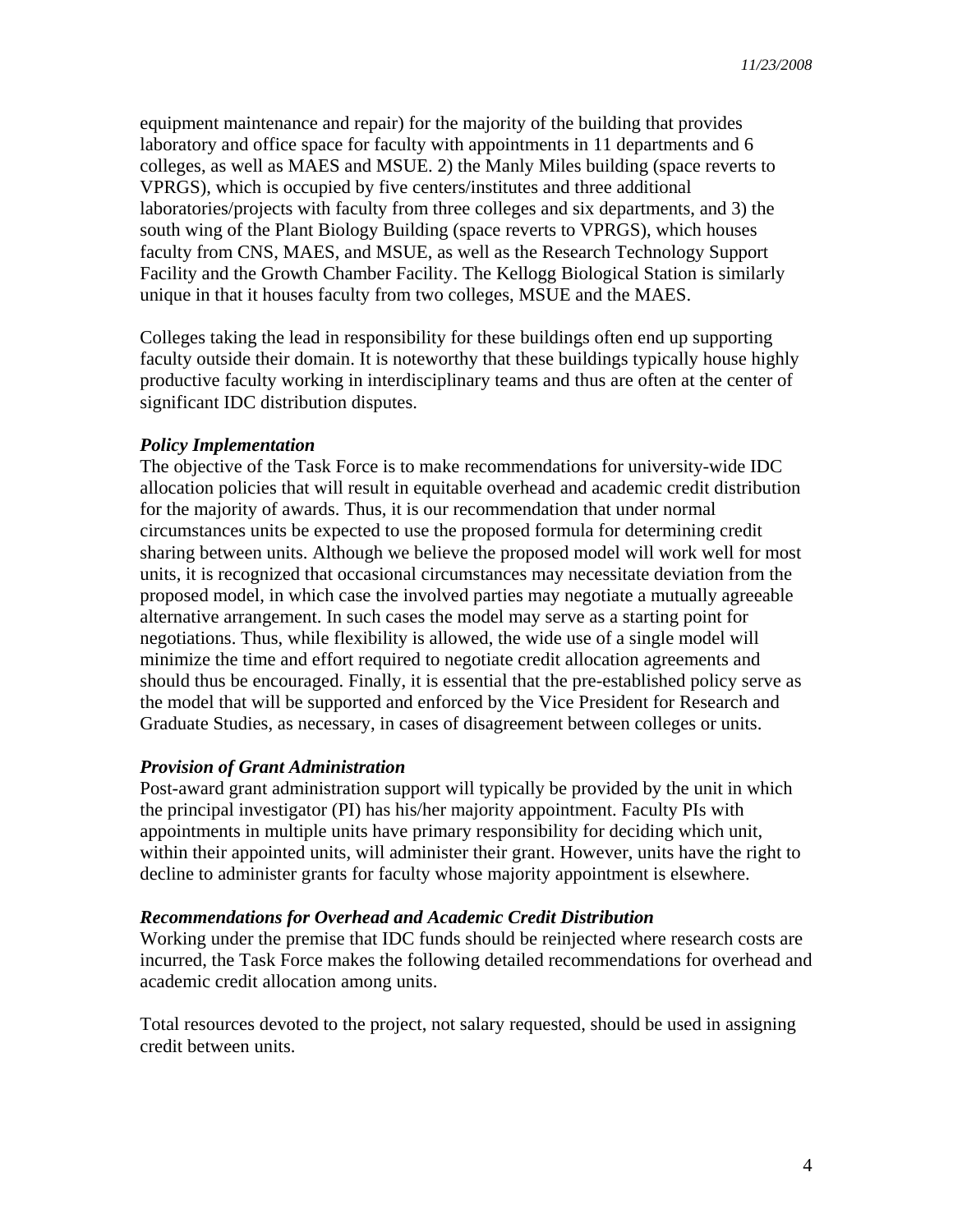Academic credit at the college and unit levels should be allocated by relative commitment and academic appointment.<sup>[1](#page-4-0)</sup>

Overhead credit at the college level (10% of total IDC) should be allocated by academic appointment (Tables 1, 2).

- Allows a simplified distribution appropriate to the historical support of the faculty from the college.
- Avoids selective inclusion or exclusion of colleges within a faculty's academic appointment.
- Appropriately rewards college pre-award investments in research and infrastructural support, e.g. building space, start-up, without regard to post-award costs. Post-award costs can be better managed through the unit.
- Allows the use of current CUCs and avoids the need to create new ones.
- This equitable distribution of overhead credit among participants based on relative commitment on a project encourages and supports true interdisciplinary grants and recognizes changes in NIH that allow for Co-PIs.
- A new line on the transmittal to separately capture credit to 2 digit MAU and 3 digit departmental codes will be necessary if this recommendation is implemented.

An exception to the use of academic appointment for overhead or academic credit allocation would be for administrators whose administrative appointment both differs from their academic appointment and more accurately reflects their college/unit affiliations. In these cases administrative appointments should also be considered.

Overhead credit at the unit level (10% of total IDC) should be allocated using a combination of space, post-award grant administration, and academic appointment considerations (Tables 1,2).

- In the typical situation in which laboratory space and administrative support are provided by the department providing the faculty member's salary, the overhead credit will stay within that unit.
- This policy recognizes real post-award expenses that cannot be defrayed through the use of direct costs, such as  $space^2$  $space^2$ , grant administration and personnel management and appropriately awards these to units that bear the costs.
- Leadership in grant development is recognized through distribution of relative commitment.
- While a precise determination of the relative costs of research space, salary, and post-award administration on units is not feasible, each of these factors was

 $\overline{a}$ 

<span id="page-4-0"></span><sup>&</sup>lt;sup>1</sup> Academic appointment as indicated by % in each Dept/College on an individual's Human Resources Appointment Form

<span id="page-4-1"></span> $2^{2}$  Space should be defined as non-office space assigned to the faculty member. Office space should not be factored into the space equation in terms of garnering funds, even if the work is conducted primarily in an office. To prevent disadvantaging units with minimal space considerations, IDC will be distributed based on relative committment on a grant, prior to factoring in space. It should be noted that junior faculty have lower salaries but often may have equivalent space (and space costs) as senior faculty – justifying a higher consideration of space.